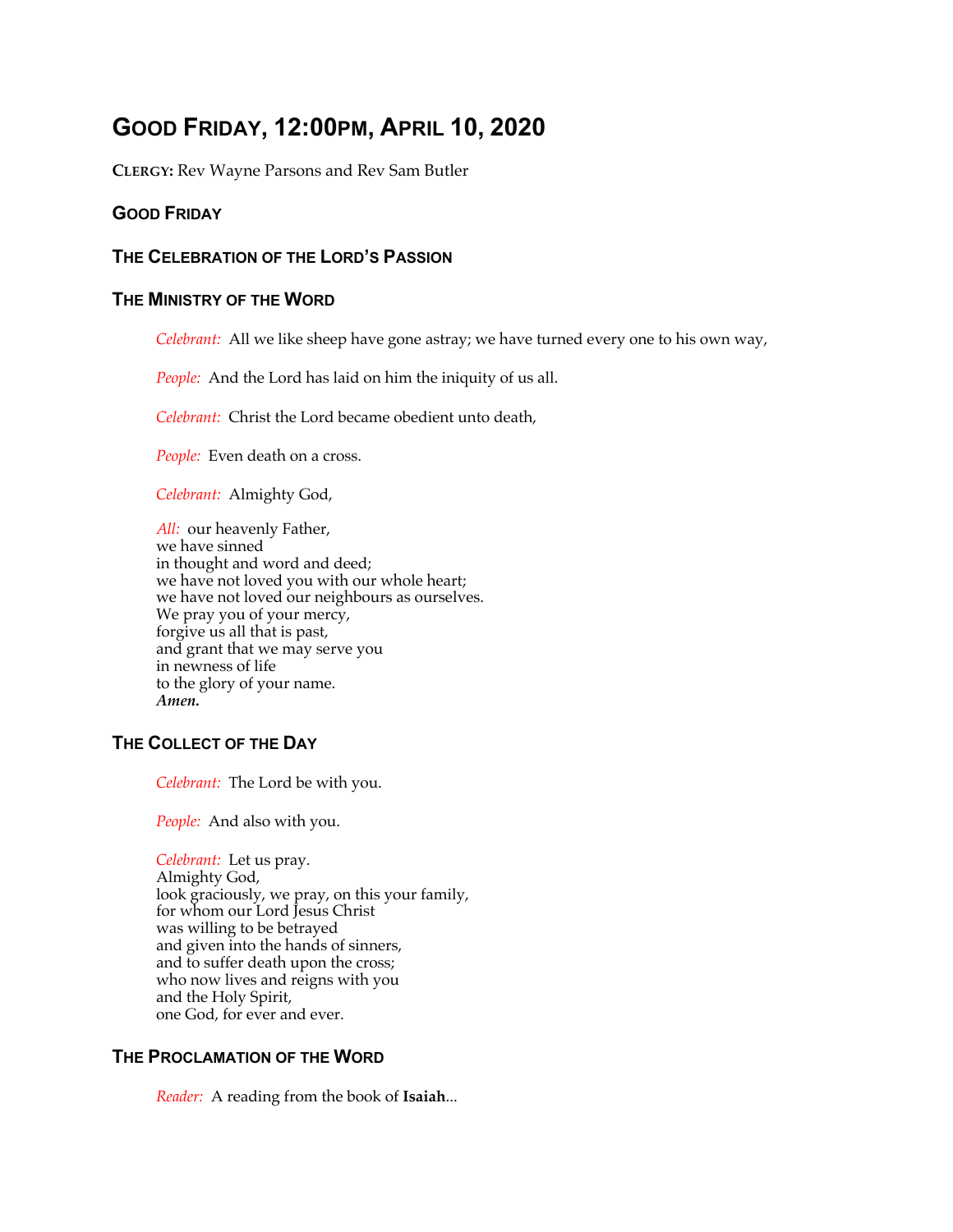*Reader:* The word of the Lord.

*People:* Thanks be to God

*Reader:* A reading from **Psalm 22**...

*Reader:* The word of the Lord.

*People:* Thanks be to God

*Reader:* A reading from the book of **Hebrews**...

*Reader:* The word of the Lord.

*People:* Thanks be to God

**HYMN 765** – There is a Green Hill Far Away

*Reader:* The Passion of our Lord Jesus Christ according to John…

*People:* **Glory to you, Lord Jesus Christ.** 

*Reader:* The Gospel of Christ

*People:* **Praise to you Lord Jesus Christ**

### **SERMON –** Rev Wayne

### **THE SOLEMN INTERCESSION**

Dear people of God, our heavenly Father sent his Son into the world, not to condemn the world, but that the world through him might be saved, that all who believe in him might be delivered from the power of sin and death and become heirs with him of eternal life.

Let us pray for the one holy catholic and apostolic Church of Christ throughout the world:

for its unity in witness and service, for all bishops and other ministers and the people whom they serve, for Geoffrey our bishop,

and all the people of this diocese, for all Christians in this community, for those about to be baptized that the Lord will confirm his Church in faith,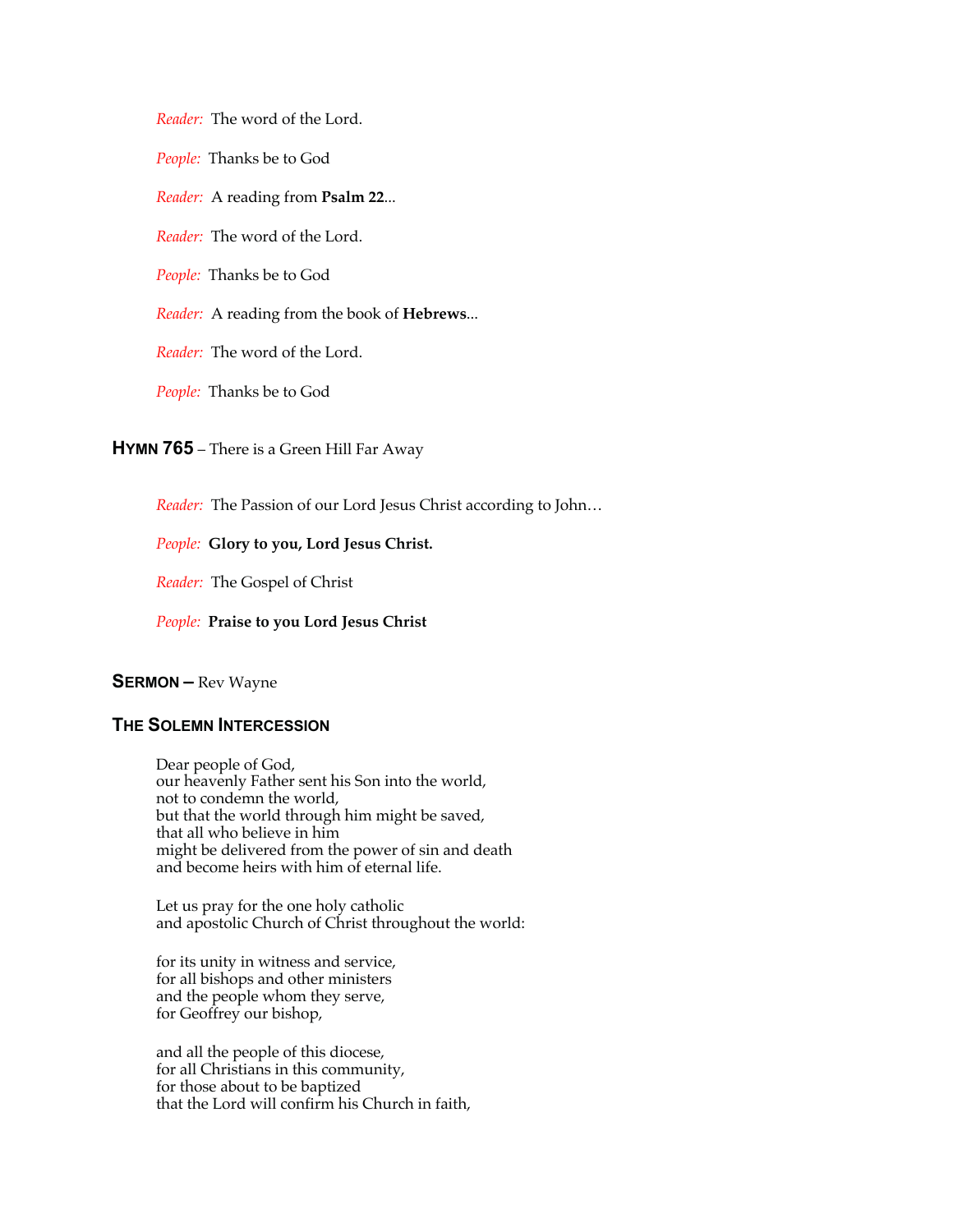increase it in love, and preserve it in peace.

#### *Silence*

Almighty and everlasting God, by your Spirit the whole body of your faithful people is governed and sanctified. Receive our supplications and prayers which we offer before you for all members of your holy Church, that in our vocation and ministry we may truly and devoutly serve you; through our Lord and Saviour Jesus Christ. *Amen***.** 

Let us pray for all nations and peoples of the earth, and for those in authority among them:

for Elizabeth our Queen and all the Royal Family, for Justin the Prime Minister and for the government of this country, for Dwight the premier of this province and the members of the legislature, for Terry the mayor of this municipality and those who serve with him/her on the (city, town, village, district) council, † for all who serve the common good,

that by God's help they may seek justice and truth, and live in peace and concord.

#### *Silence*

Almighty God, kindle, we pray, in every heart the true love of peace, and guide with your wisdom those who take counsel for the nations of the earth, that justice and peace may increase, until the earth is filled with the knowledge of your love; through Jesus Christ our Lord. *Amen***.** 

Let us pray for all who suffer and are afflicted in body or in mind:

for the hungry and homeless, the destitute and the oppressed, and all who suffer persecution or prejudice, for the sick, the wounded, and the handicapped, for those in loneliness, fear, and anguish, for those who face temptation, doubt, and despair, for the sorrowful and bereaved,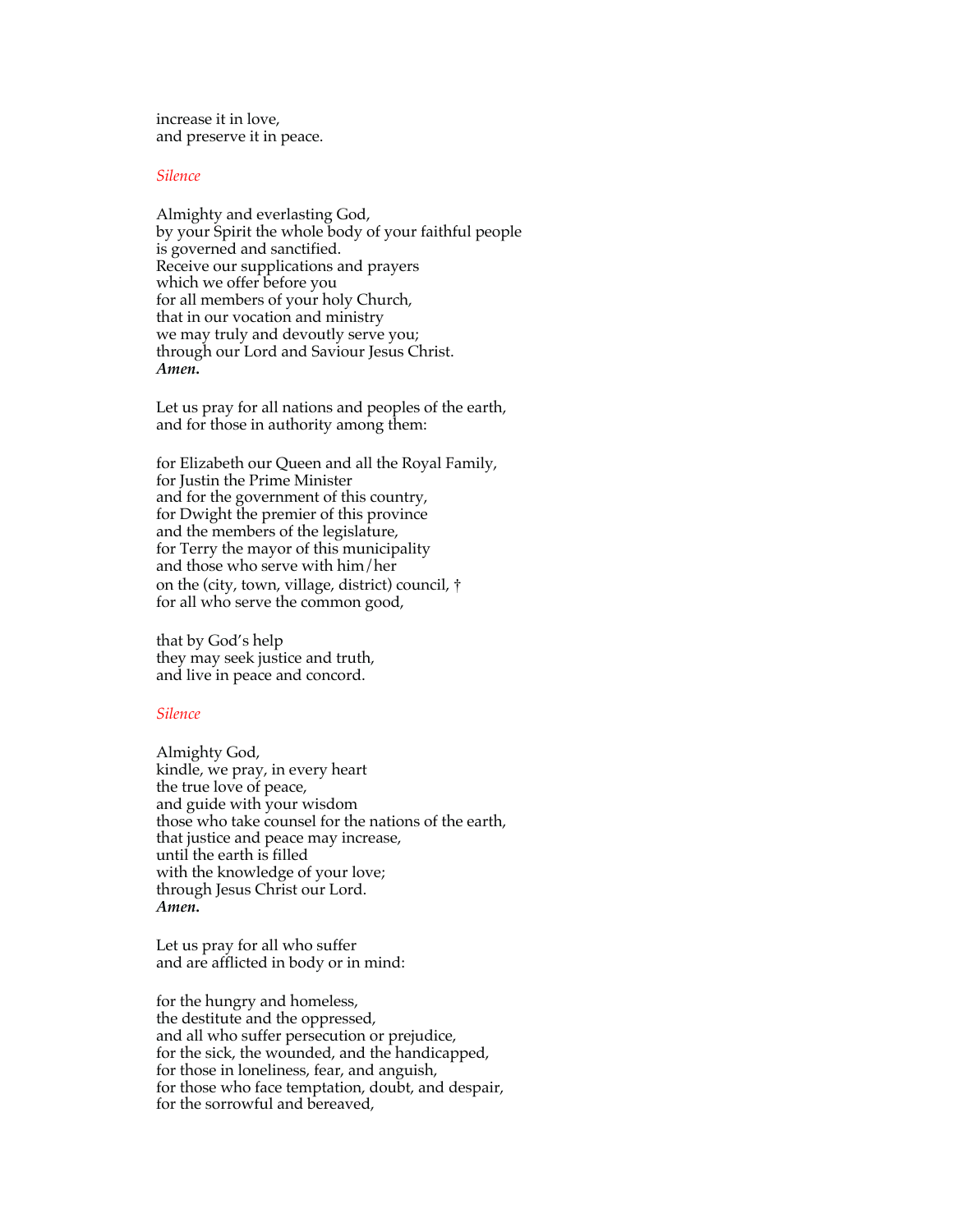for prisoners and captives and those in mortal danger,

that God in his mercy will comfort and relieve them, and grant them the knowledge of his love, and stir up in us the will and patience to minister to their needs.

#### *Silence*

Gracious God, the comfort of all who sorrow, the strength of all who suffer, hear the cry of those in misery and need. In their afflictions show them your mercy, and give us, we pray, the strength to serve them, for the sake of him who suffered for us, your Son Jesus Christ our Lord. *Amen***.** 

Let us pray for all who have not received the gospel of Christ:

for all who have not heard the words of salvation, for all who have lost their faith, for all whose sin has made them indifferent to Christ, for all who actively oppose Christ by word or deed, for all who are enemies of the cross of Christ, and persecutors of his disciples, for all who in the name of Christ have persecuted others,

that God will open their hearts to the truth, and lead them to faith and obedience.

#### *Silence*

Merciful God,

creator of the peoples of the earth and lover of souls, have compassion on all who do not know you as you are revealed in your Son Jesus Christ. Let your gospel be preached with grace and power to those who have not heard it, turn the hearts of those who resist it, and bring home to your fold those who have gone astray; that there may be one flock under one shepherd, Jesus Christ our Lord. *Amen***.** 

Let us commit ourselves to God, and pray for the grace of a holy life, that with all who have departed this life and have died in the peace of Christ, and those whose faith is known to God alone, we may be accounted worthy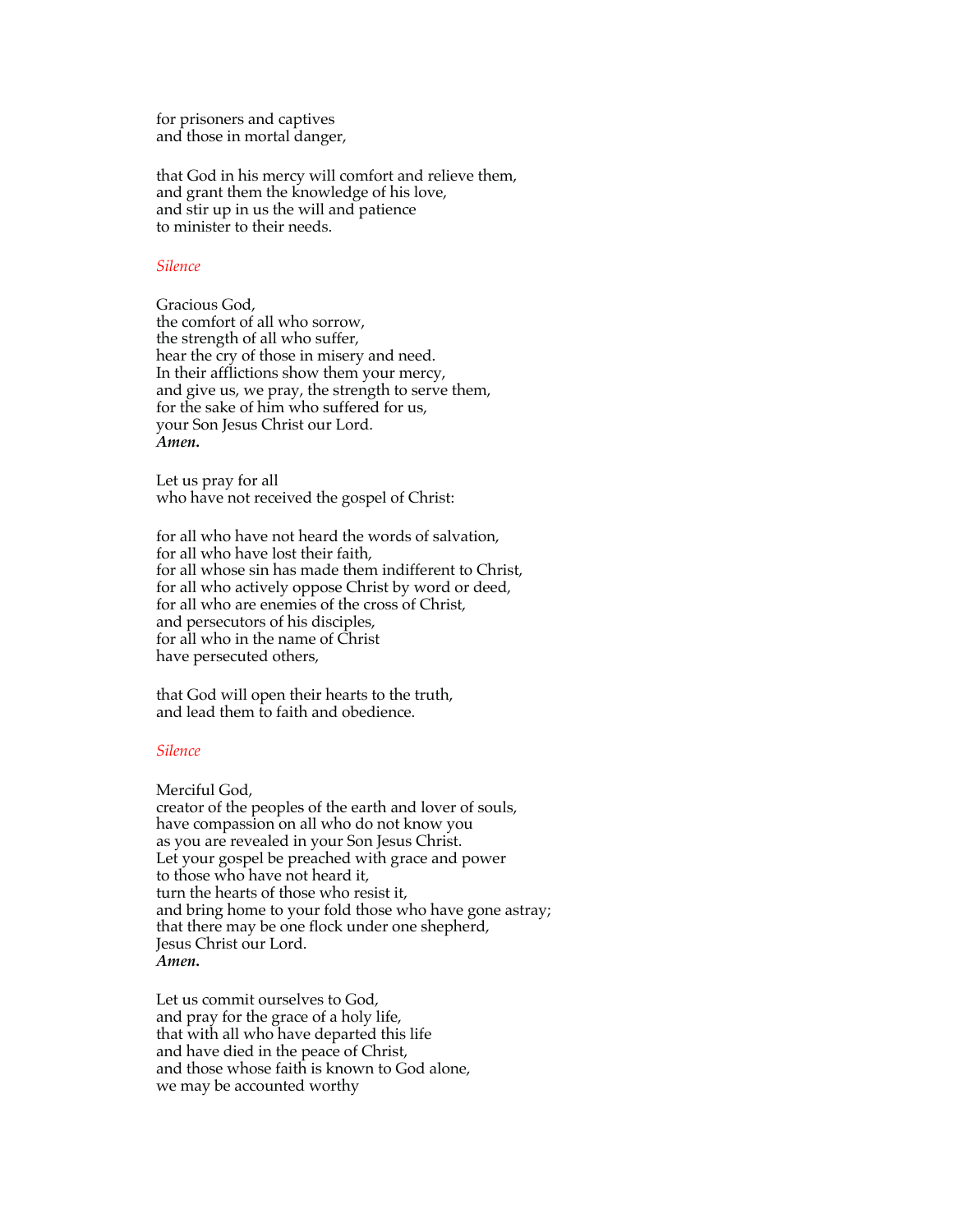to enter into the fullness of the joy of our Lord, and receive the crown of life in the day of resurrection.

#### *Silence*

O God of unchangeable power and eternal light, look favourably on your whole Church, that wonderful and sacred mystery. By the effectual working of your providence, carry out in tranquillity the plan of salvation. Let the whole world see and know that things which were cast down are being raised up, and things which had grown old are being made new, and that all things are being brought to their perfection by him through whom all things were made, your Son Jesus Christ our Lord; who lives and reigns with you, in the unity of the Holy Spirit, one God, for ever and ever. *Amen***.**

### **MEDITATION ON THE CROSS OF JESUS**

*Celebrant:* This is the wood of the cross, on which hung the Saviour of the world. *People:* Come let us worship.

*Celebrant:* Christ our Lord became obedient unto death. *People:* Come let us worship.

#### **Anthem 1** †

*Celebrant:* Is it nothing to you, all you who pass by? Look and see if there is any sorrow like my sorrow which was brought upon me, which the Lord inflicted on the day of his fierce anger.

*People:* Holy God, holy and mighty, holy and immortal one, have mercy upon us.

*Celebrant:* O my people, O my Church, What have I done to you, or in what have I offended you? Testify against me. I led you forth from the land of Egypt, and delivered you by the waters of baptism, but you have prepared a cross for your Saviour.

*People:* Holy God, holy and mighty, holy and immortal one, have mercy upon us.

*Celebrant:* I led you through the desert forty years, and fed you with manna. I brought you through tribulation and penitence, and gave you my body, the bread of heaven, but you have prepared a cross for your Saviour.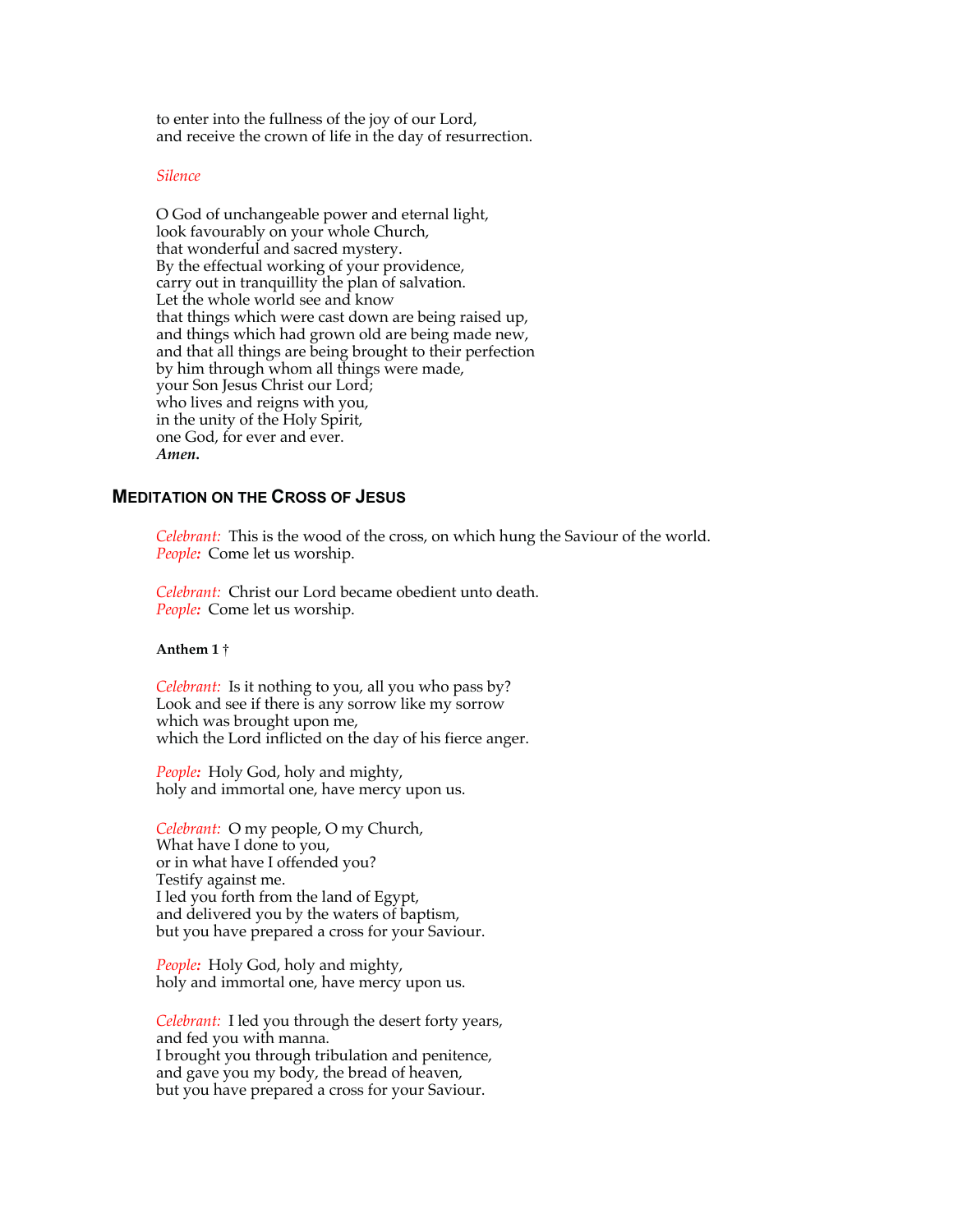*People:* Holy God, holy and mighty, holy and immortal one, have mercy upon us.

*Celebrant:* What more could I have done for you that I have not done? I planted you, my chosen and fairest vineyard, I made you the branches of my vine; but when I was thirsty, you gave me vinegar to drink, and pierced with a spear the side of your Saviour.

*People:* Holy God, holy and mighty, holy and immortal one, have mercy upon us.

*Celebrant:* I went before you in a pillar of cloud, and you have led me to the judgement hall of Pilate. I scourged your enemies and brought you to a land of freedom, but you have scourged, mocked, and beaten me. I gave you the water of salvation from the rock, but you have given me gall and left me to thirst.

*People:* Holy God, holy and mighty, holy and immortal one, have mercy upon us.

*Celebrant:* I gave you a royal sceptre, and bestowed the keys to the kingdom, but you have given me a crown of thorns. I raised you on high with great power, but you have hanged me on the cross.

*People:* Holy God, holy and mighty, holy and immortal one, have mercy upon us.

*Celebrant:* My peace I gave, which the world cannot give, and washed your feet as a sign of my love, but you draw the sword to strike in my name, and seek high places in my kingdom. I offered you my body and blood, but you scatter and deny and abandon me.

*People:* Holy God, holy and mighty, holy and immortal one, have mercy upon us.

*Celebrant:* I sent the Spirit of truth to guide you, and you close your hearts to the Counsellor. I pray that all may be as one in the Father and me, but you continue to quarrel and divide. I call you to go and bring forth fruit, but you cast lots for my clothing.

*People:* Holy God, holy and mighty, holy and immortal one, have mercy upon us.

*Celebrant:* I grafted you into the tree of my chosen Israel, and you turned on them with persecution and mass murder.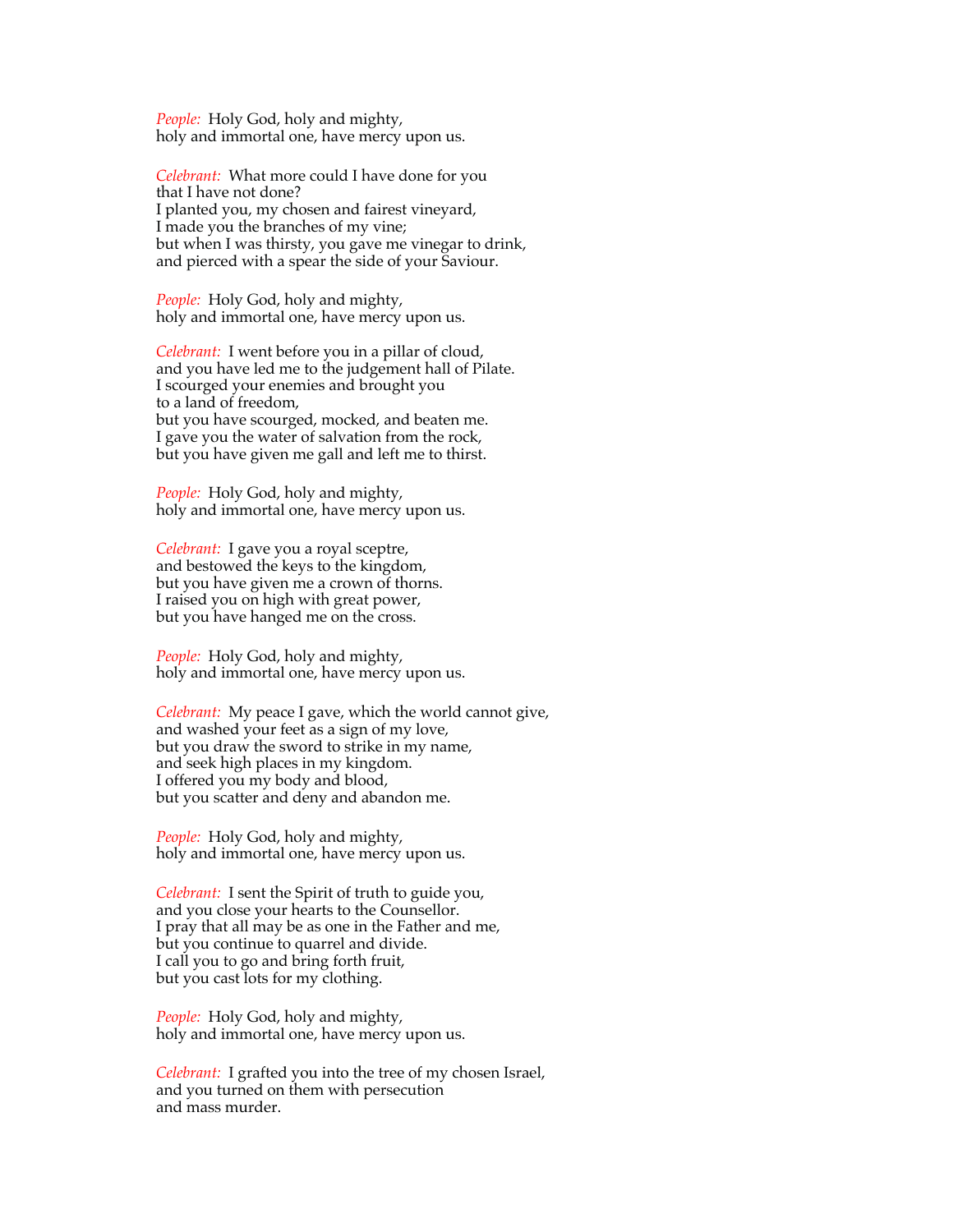I made you joint heirs with them of my covenants, but you made them scapegoats for your own guilt.

*People:* Holy God, holy and mighty, holy and immortal one, have mercy upon us.

*Celebrant:* I came to you as the least of your brothers and sisters; I was hungry and you gave me no food, I was thirsty and you gave me no drink, I was a stranger and you did not welcome me, naked and you did not clothe me, sick and in prison and you did not visit me.

*People:* Holy God, holy and mighty, holy and immortal one, have mercy upon us.

### **Anthem 2**

*Celebrant:* We glory in your cross, O Lord,

*People:* And praise and glorify your holy resurrection; for by virtue of your cross joy has come to the whole world.

*Celebrant:* May God be merciful to us and bless us, show us the light of his countenance, and come to us.

*People:* Let your ways be known upon the earth, your saving health among all nations.

*Celebrant:* Let the peoples praise you, O God; let all the peoples praise you.

*People:* We glory in your cross, O Lord, and praise and glorify your holy resurrection; for by virtue of your cross joy has come to the whole world.

#### **Anthem 3**

*Celebrant:* We adore you, O Christ, and we bless you, Because by your holy cross you have redeemed the world. If we have died with him, we shall also live with him; if we endure, we shall also reign with him.

*People:* We adore you, O Christ, and we bless you, because by your holy cross you have redeemed the world.

#### **Anthem 4**

*Celebrant:* O Saviour of the world, by your cross and precious blood you have redeemed us.

*People:* Save us and help us, we humbly beseech you, O Lord.